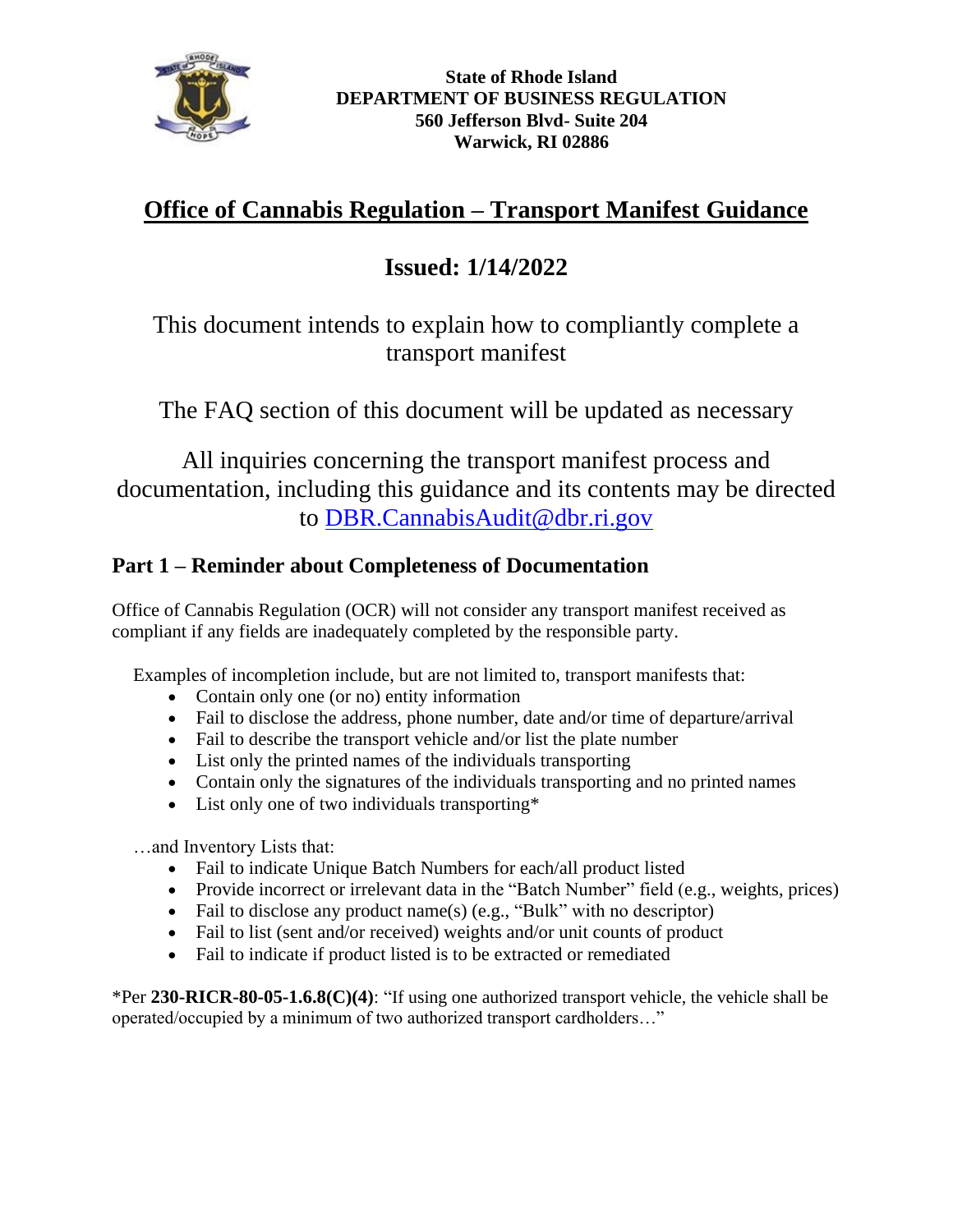## **Part 2 – Issuance of Updated Transport Manifest Documentation**

Upon issuance of this guidance, OCR disseminated to each licensee an updated Transport Manifest to be used for all future transportation of cannabis to and from other licensees. This includes both the Transport Manifest and accompanying Inventory List.

**Please note:** This documentation succeeds the prior iterations of the Transport Manifest. Licensees will be expected to use the new forms immediately.

Provided below is a brief outline of how to compliantly complete the new Inventory List for Transportation. Each column header of the form itself is described from left to right:

- **"Batch Number"** This is the full Batch Number as it appears in the originating licensee's track and trace system. This batch number should also be on the label adhered to the product during transportation.
- **"Product Category"** Only the categories indicated therein are considered compliant (i.e., Flower, Pre-Rolls, Edible, Ingestible, or Concentrate).

### • **"Product Name" –**

- 1. Is it wholesale?
	- If yes, please indicate "bulk," and if a specific strain is applicable.
- 2. Is it a final product packaged for sale?

How would someone order your product at a compassion center?

- o *Flower:* the strain name is sufficient.
- o *Pre-Roll:* the strain name is sufficient.
- o *Concentrate:* indicate type of concentrate and a strain name, if applicable.
- o *Edible:* please indicate the type.
- o *Ingestible:* please indicate the type.
- **"Weight Sent (grams or units)" –**
	- 1. Is it wholesale?

An exact weight in grams is required that matches what is on the product's label.

2. Is it a final product packaged for sale?

Please include two separate data points:

- o The number of packaged products sent.
- o The required weight of each of those products.
	- I. **Example:** 150 packaged Flower Products
		- i. 150 each
		- ii. 3.5 grams
- **"Weight Received (grams or units)"** All product sent must be weighed prior to accepting the product into the receiving entity's inventory. Those weights are entered in the "weights received" column.
- **"Price/unit" –** The agreed upon price prior to the transportation of the product. If the product is being sent for extraction/remediation, please indicate as such in this field in place of the price. If no price is agreed upon prior to transfer, please indicate this as well.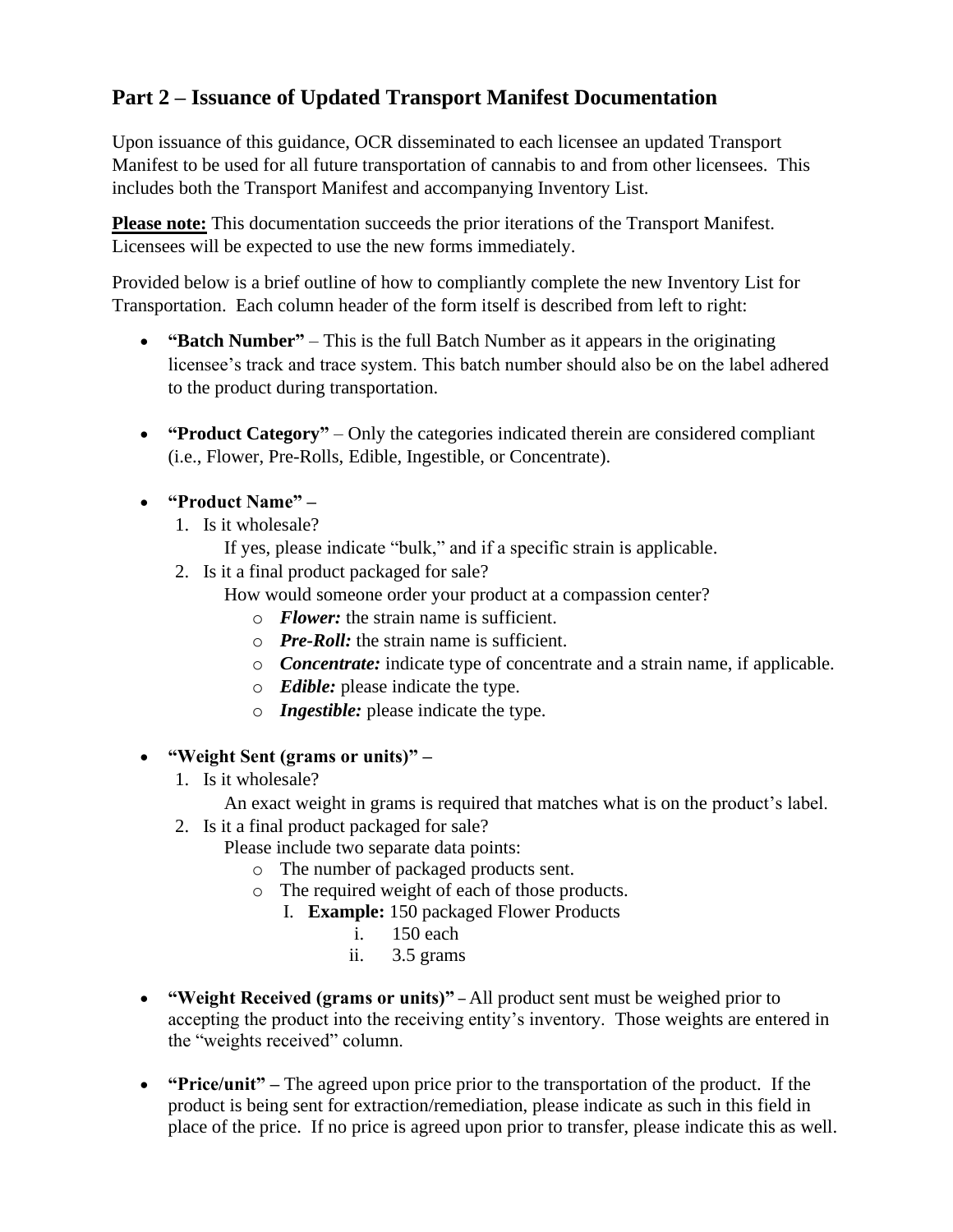### **Part 3 – Transport Manifest Additional Information and FAQ**

#### **1) Who fills out the manifest?**

Regardless of whether the product is going to be picked up or delivered, the licensee with ownership of the product (it is physically at their licensed location) completes the manifest. This is because they are the only party with access to their track and trace system which contains the required information needed for the manifest.

Once the product has been reweighed by the receiving licensee, the product will be imported into their track and trace system and will be assigned a new unique ID. The product should then be relabeled.

If it is a pick-up, the manifest should be completed by the originating licensee (seller) except for the "Name of Person Transporting" section. This should be completed by the registry card holders upon pick-up of the product.

- **2) Where should I send the transport manifest(s) and purchase order(s)?** Until further notice, please email documentation to [peter.squatrito@dbr.ri.gov](mailto:peter.squatrito@dbr.ri.gov) and [carter.wells@dbr.ri.gov.](mailto:carter.wells@dbr.ri.gov)
- **3) Should I wait until payment is received to provide a copy of the Transport Manifest and/or Purchase Order?**

No. Transportations Manifests must be sent **prior to** transportation of product. Purchase Orders must be provided upon issuance of payment.

#### **4) If I am transporting product to be remediated/extracted/processed at another licensee but will be getting the product back afterwards, how do I complete the transfer compliantly?**

The originating licensee (the party who has the product physically at their licensed location) fills out the manifest prior to the pick-up/delivery. The product is transported to the receiving entity. The product is inputted into the receiving entity's track and trace system as they have accepted ownership of the product as it is on their licensed premises. The product is relabeled. Remediation/extraction/processing is completed. The track and trace system is updated, and product is relabeled if necessary.

When the product is ready to be returned a manifest is filled out by the licensed entity who has the product physically on their licensed location. The product is transported. The product is then received by the receiving entity, entered into their track and trace system, and relabeled.

#### **5) At what point should I submit the manifest to OCR?**

Prior to the pickup or delivery. All signatures and requisite information must accompany submitted Manifests.

#### **6) What do I do with the manifest while transporting product?**

A copy of the manifest should remain with the product at all time in the locked compartment. An additional copy should remain with the two registry card holders transporting the material if law enforcement is encountered.